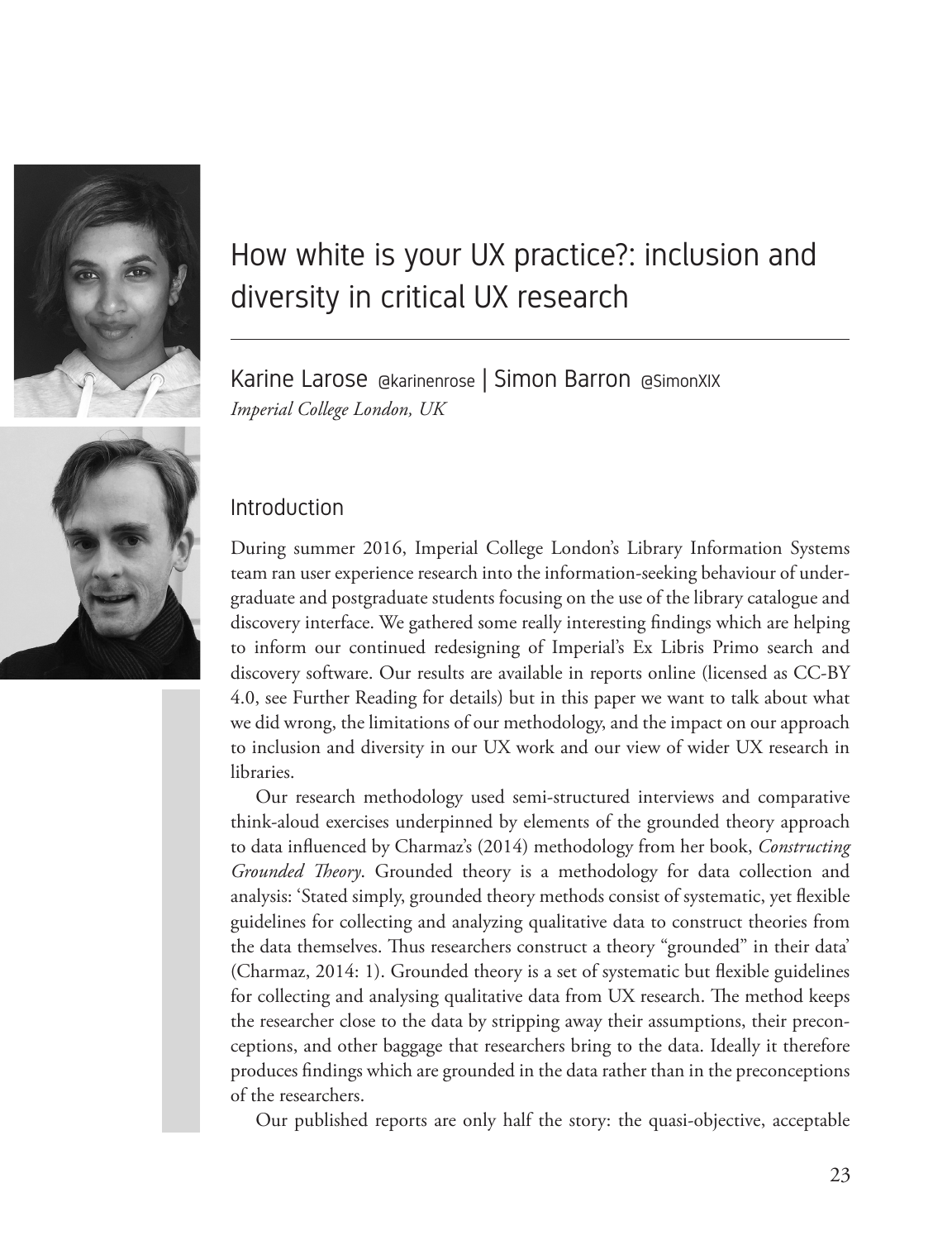face of the story. The other half is the personal half. Our grounded theory methodology for data analysis helped us acknowledge some of our unconscious biases and assumptions and during our analysis, we discovered problems with our approach to inclusion and diversity. More problems than we had space to adequately discuss in an evaluation section. We had failed to get a representative sample of our diverse student population, we hadn't tried to attract or make accommodations for users with disabilities, and, at times, we hadn't treated the research with the ethical responsibility that it deserved.

So our personal evaluation extended beyond the published evaluation. And we couldn't evaluate our own UX work without evaluating the larger context within which it took place: a specific organisation working to a specific paradigm of library UX work with a specific library UX community taking place within a society of white supremacist capitalist patriarchy. We also needed to think intersectionally about various reasons for prejudice against users: although focused on disability, we couldn't think about disability without also thinking about how it connects to gender prejudice, class prejudice, sexual prejudice, and racial prejudice.

Our personal evaluation was influenced by applying critical reflection to our UX practice. Critical reflection in librarianship is a way to apply critical theory and social justice principles to the practice of librarianship. Fook (2007) describes critical reflection as the 'ongoing scrutiny of practice based on identifying the assumptions underlying it.' This approach is also known as critical librarianship or #critlib and is moving further towards the mainstream of library discourse (critlib, 2017). We found critical reflection embedded as part of our UX practice to be a useful tool for considering diverse viewpoints and applying multiple lenses to our work. Accompanying the growing use of this critical approach, however, we are wary of performative critical librarianship which we define as 'saying the right things about critique and social justice but failing to apply those principles in practice through definitive actions'. Similar to openwashing where companies and suppliers appropriate 'openness' in language (Watters, 2012), we recognise the dangers of people or organisations using the language of critical librarianship to endear themselves to the progressive community in librarianship without taking the appropriate action to undertake personal or cultural change.

Our use of critical reflection, in the context of our personal experiences and the environment in which we operate, has been useful for evaluating our UX research. We are hoping that this critical reflection will transform our practice as UX researchers and create positive change. In our view, the desire to create positive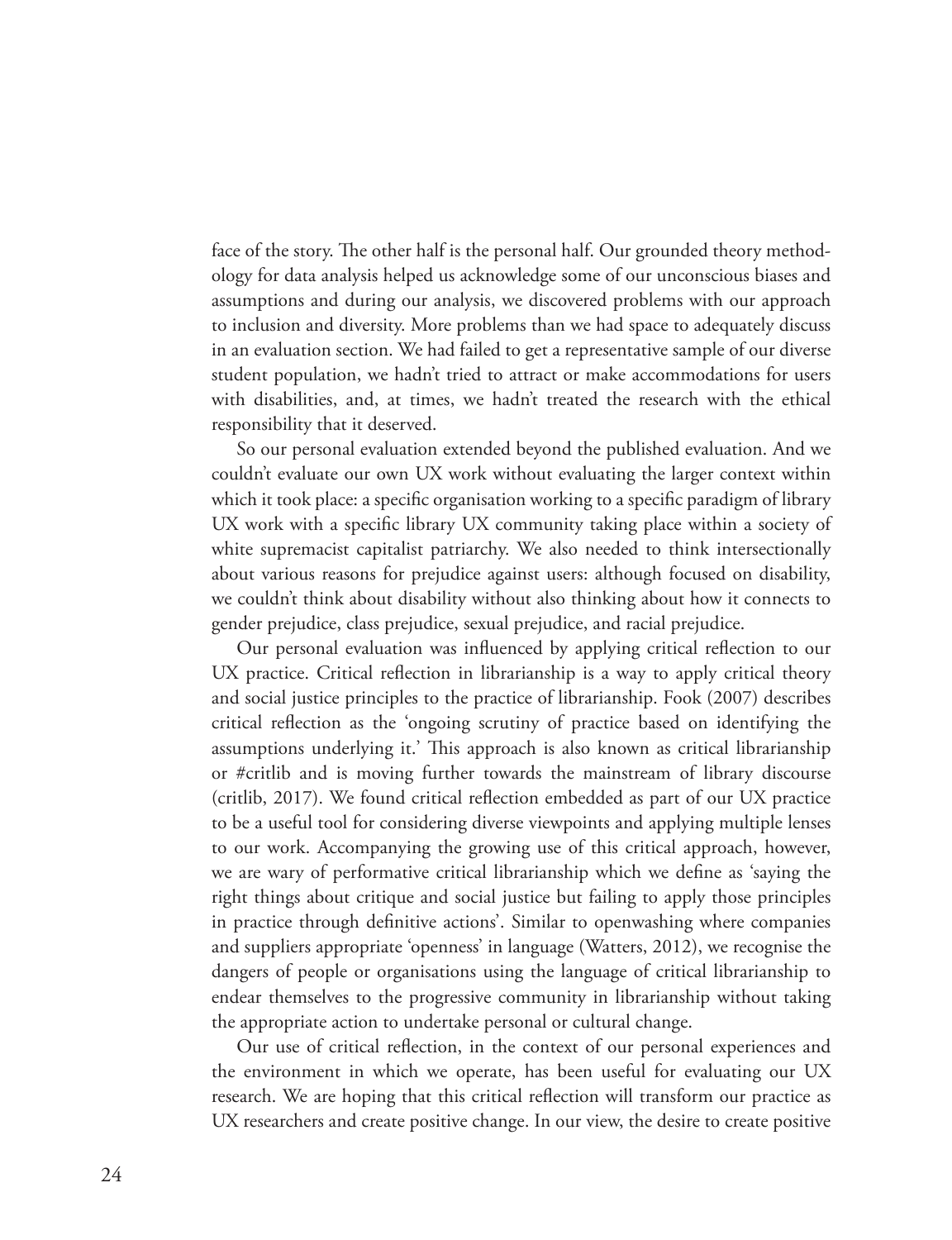change following critical reflection and to move beyond performative critical librarianship requires a willingness to make conscious effort, a readiness to challenge, and the courage to stand your ground when encountering resistance.

As well as using our critical reflection and evaluation of our own research to talk about improving our UX practice, this paper has something of an autoethnographic approach (Ellis et al., 2010), describing the experiences of Karine Larose, a woman of colour with a disability, conducting UX research. The beginning of our process of change started with her traumatic experiences working in the library profession and in her UX research practice, recovering from her traumatic experiences, and taking conscious actions to lead on change.

# Background

Imperial College London is usually described as an international university. We have students studying at Imperial from all over the world. In general, the number of international students exceeds the number of British students. Table 1 shows the diversity of undergraduates and postgraduates at Imperial College London: we've deliberately removed the numbers of students of each nationality because numbers shouldn't matter when it comes to diversity but each one has more than 250 students for the academic year 2017–2018.

| Country   | Language(s)                     |
|-----------|---------------------------------|
| UK        | English                         |
| China     | Chinese                         |
| France    | French                          |
| Malaysia  | Malay, Malaysian, English       |
| Italy     | Italian                         |
| Singapore | Malay, Mandarin, Tamil, English |
| Germany   | German                          |
| Spain     | Spanish                         |
| Greece    | Greek                           |
| India     | Hindi, English                  |

*Table 1* Diversity of undergraduates and postgraduates at Imperial College London.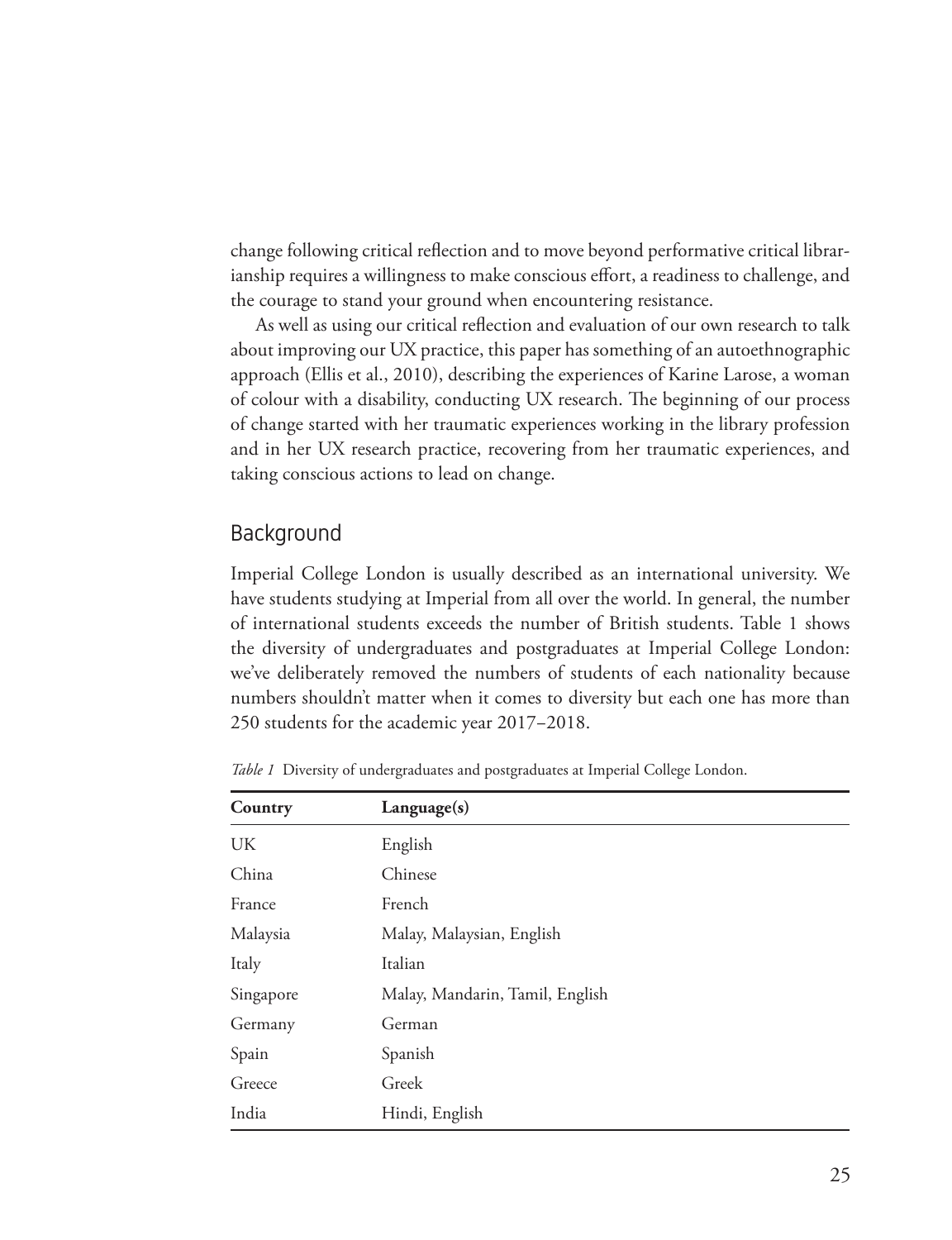There are also lots of students with disabilities at Imperial: both visible and invisible disabilities. When conducting user experience research and designing both spaces and systems, we use concepts from the social model of disability: a model which sees 'disability' as socially constructed (Scope, 2017). Many of the problems that people experience that we associate with 'disability' are actually created by the social environment around them. '[I]t is society which disables physically impaired people. Disability is something imposed on top of our impairments by the way we are unnecessarily isolated and excluded from full participation in society. Disabled people are therefore an oppressed group in society' (Union of the Physically Impaired Against Segregation, 1975).

Andrews (2016: 111) is an example of a user with autism experiencing a 'sensory assault' in one library: 'I can smell the café, which is serving food and coffee. I can smell the toilets, which are disgusting. I can hear a thick wall of noise that buzzes around my head and makes me feel woozy. The lights are harsh.' By contrast, in another library which had eliminated all those things, Andrews functioned perfectly well. In one environment, they were 'disabled'; in another, they weren't.

By focusing on the environment rather than the user, the social model brings new thinking and opens the path for positive transformations. We want to design library services which allow all users to fully use them and feel fully included. The social model shifts the focus from 'integration' – making specific adjustments for individual students – to 'inclusion' – anticipating and accommodating a range of possible needs (Belger and Chelin, 2013: 8). Using the background of the social model of disability, you can make your user experience research more inclusive and make the outcomes more favourable to a wider variety of library users. This benefits not only the disabled but also the non-disabled.

## Diversity in UX research

UX is for everyone, not just those who are deemed to be the majority group. Everyone is entitled to a good user experience, and no user is "lesser" than another. (Andrews, 2016: 108)

UX work, particularly quantitative UX work, often runs the risk of slipping into majority rule. For library systems suppliers like ProQuest and EBSCO, user experience research is often based on gathering the needs of users and averaging them out. This results in lowest-common-denominator systems that appeal to the greatest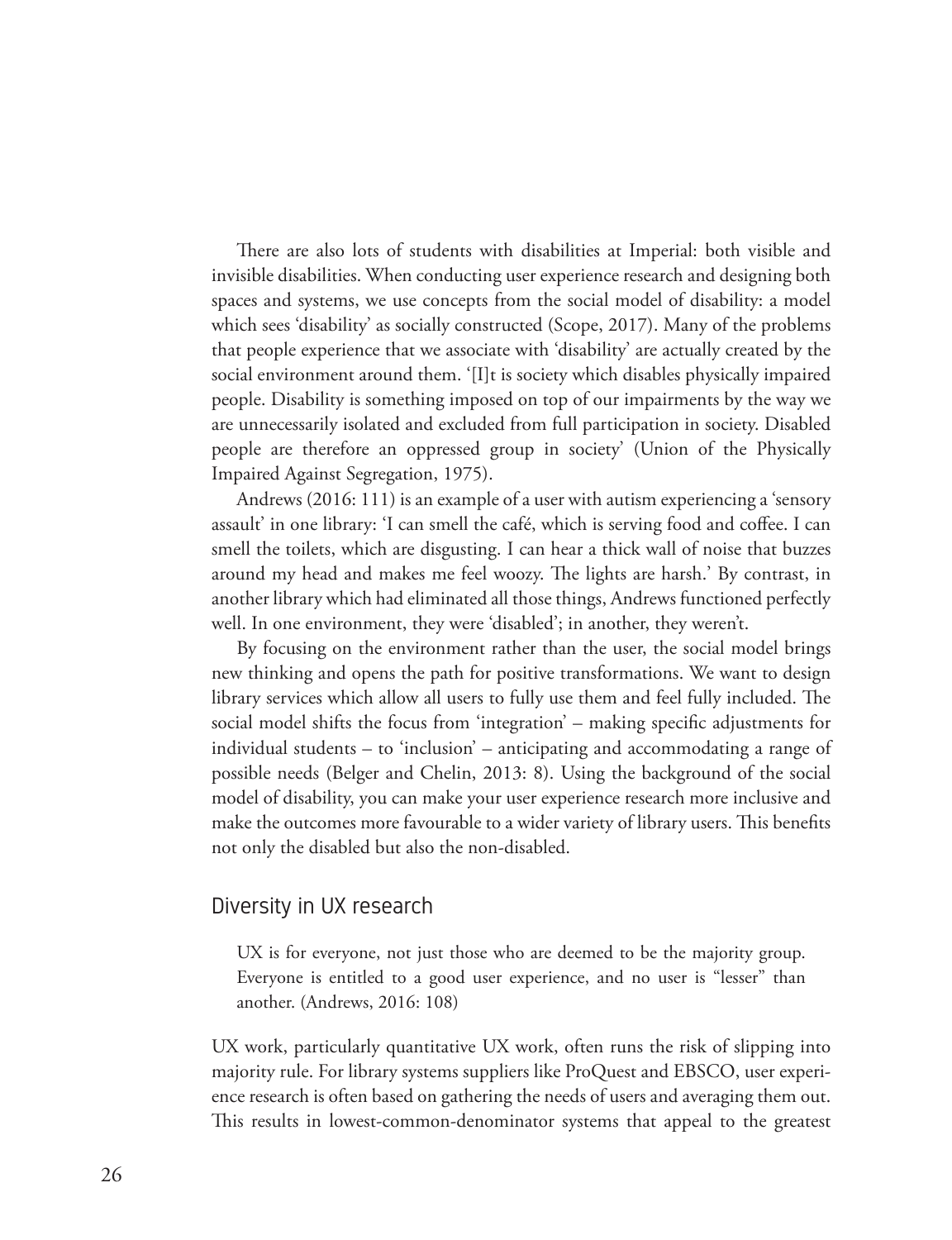number of users. In library UX, we do this by modelling services and systems based on the reported experience of the majority of users. We 'design services for one majority group (e.g. "18–25-year-old students") and treat other groups such as disabled users, part-time students, older users, non-native English speakers and so on as add-ons – the "non-traditional students" or the "socially excluded"' (Andrews, 2016: 114). If 20 undergraduates want a single search box and 10 researchers want an advanced search box, then we strip out the advanced search to meet the needs of the majority. We end up with library systems that meet the needs of a large number of white neurotypical non-disabled undergraduates but fail to address the needs of other categories of user.

There are lots of ways to take consideration of inclusion and diversity in your UX work. These are just a few.

#### *Recruitment*

First, recruitment and selection. Do you feel uncomfortable talking to a disabled person or other people from marginalised groups? Have you avoided talking to disabled people for fear of saying the wrong thing?

A library doing UX work needs a framework for how to recruit UX participants with consideration given as to how to attract participants from minority groups. Attracting diverse participants is the first step towards hearing their voices. It is particularly important to consider the role of unconscious bias in selecting participants. Generally we are unconsciously biased towards people who look like us. White people are more inclined to work, talk, and interact with people similar to them. White men are more likely to cite other white men or even themselves (King et al., 2016). At Imperial, the library staff are mostly white, neurotypical, and non-disabled and this generally leads to recruiting white, neurotypical, non-disabled users to participate in our UX research. For example, with the grabbingstudents-who-happen-to-be-around method of recruitment, there is a high chance your unconscious bias is influencing who you pick. This way of recruiting users can be quick and easy but it creates an exclusive structure where your users from marginalised groups are at a disadvantage. Even if your intentions are good, you need to acknowledge the existence of your unconscious biases and how they affect what you do as UX researchers. We all need to actively work on ways to eliminate them from our UX practice.

Sending emails or putting out social media messages is a better way to reach a diverse audience. Think about if your message is visible enough to underrepresented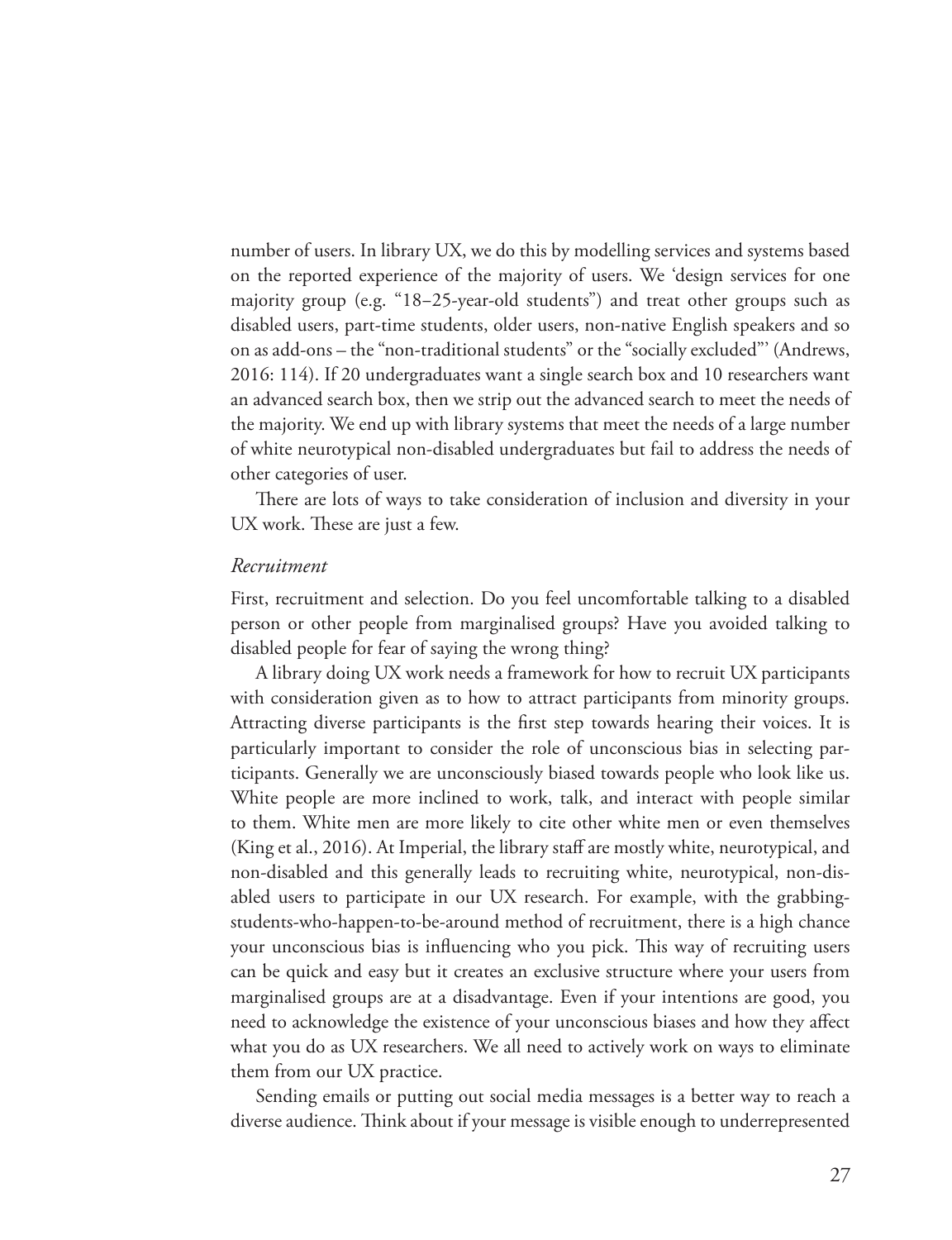groups. Is the language used in the message inclusive? For the last UX research into library space at Imperial, Karine proposed that we change the phrase 'walk around the library' to something more inclusive like 'explore around' or 'tour around' to be more inclusive of wheelchair users. In your messages, be clear, concise, and outline exactly what is going to happen in the research process. Mention how the research will be accessible for users with disabilities including users with visual impairments, wheelchair users, and users with invisible disabilities. Our HR departments routinely do this in their recruitment processes so we can do it in our UX research processes.

Our 2016 library systems UX project failed at recruitment primarily because we sent emails through only one channel: our subject librarians. We should have recruited through a range of channels other than just the library and attempted to connect to the wider university community. Some good places to recruit include the various departments of the university, the Students' Union, the university's Diversity & Inclusion Centre, and student newspapers.

#### *Research design*

Second, research design. When we interview participants, we need to be mindful of factors like language barriers, accents, and other speech patterns that can inhibit understanding of one another.

As mentioned above, most students at Imperial are international students and English is not their first language. Sometimes users whose first language is not English who are living for the first time in an English-speaking country rely on verbal and nonverbal cues to understand. Just because you understand your questions, it doesn't mean your users do. The labour of 'understanding' should be on the researcher rather than the research participant. If the user has to strain themselves to understand you or the questions, then you're doing your research wrong and it is inaccessible.

'Using silence' is a popular technique in UX interviewing as well as coaching, corporate models of management, and job interviews. Lots of methods advocate using silence as a tool to allow users to reflect on questions to make informed replies. This says that you can use the awkwardness of silence to draw people out by making them respond to end the silence. However, silence can also be a sign of badly planned and non-inclusive research design that alienates users who do not feel able to respond or who react badly to the social pressure of a silent atmosphere.

Too much jargon can also be an indicator of poorly-framed questions. Using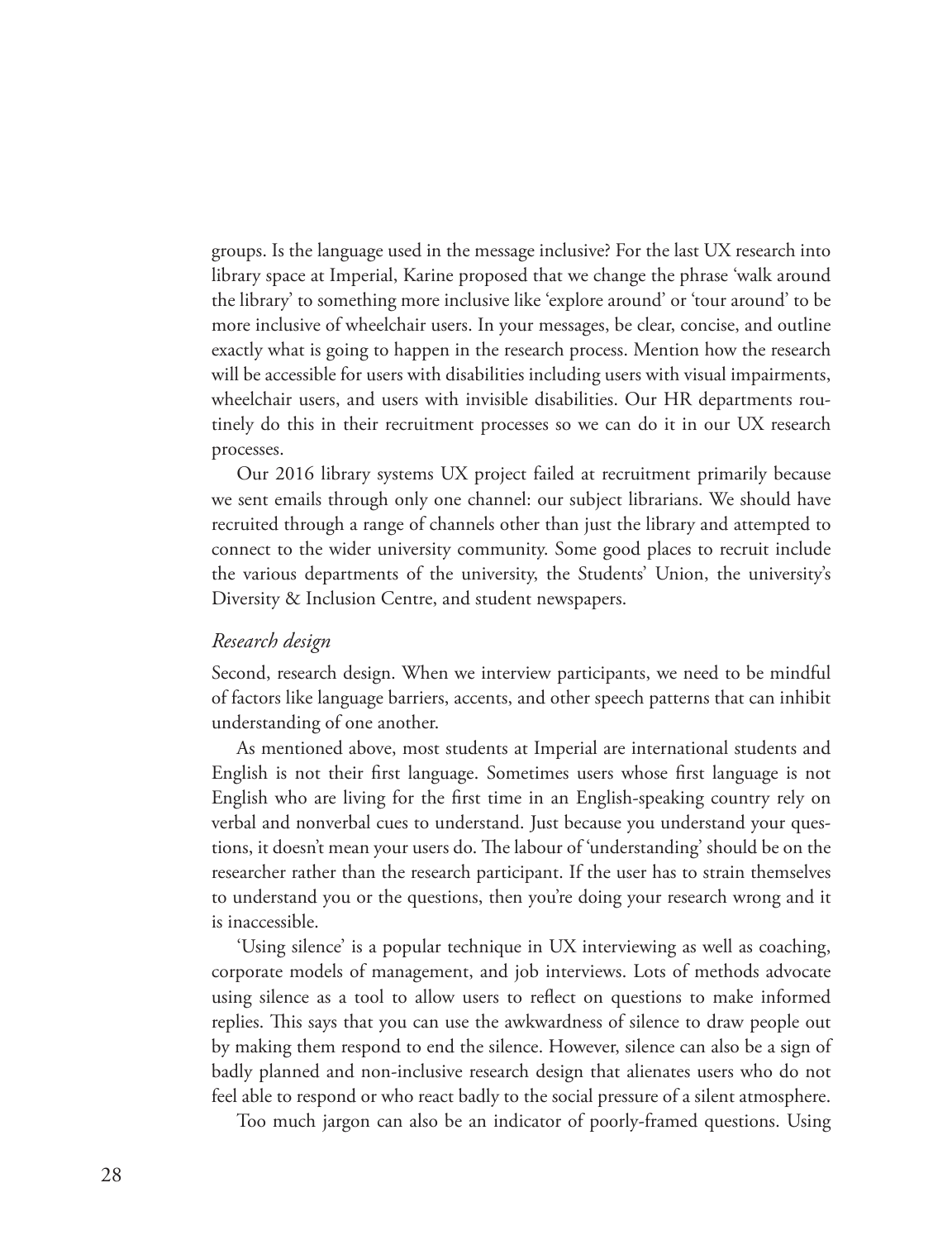jargon such as 'Library Search', 'e-shelf', or 'interlibrary loan' can be a barrier to understanding and will affect how users reply to your questions. Disabled users with learning difficulties will be particularly disadvantaged. Users with dyslexia, for example, might have problems with short term / working memory which makes it difficult for them to follow or remember instructions for an insights board exercise which might have multiple axes representing different concepts and multiple colours of Post-it notes representing different meanings.

Some simple efforts like testing your questions and research design on diverse staff, printing your questions out in accessible fonts for participants, and asking about access requirements can make a difference. Based on the social model of disability, making changes to cater for the needs of your disabled users will also improve your UX research all round which benefits all users.

#### *Definitive actions*

As well as these general tips, we want to share three actions that we are doing to improve our UX research and that you could find useful.

First, challenge non-inclusive UX research. Unchallenged processes create an exclusive environment. If you feel that something is not right, you can say "no". Saying no is scary especially if you have been undermined or called names in meetings before. It can be particularly scary if the UX meetings are mainly white men talking at you and undermining you.

Karine said "no" on our previous UX project when we were rushing data analysis. Proper data analysis is important for inclusivity of UX research. As well as helping to reduce human bias, data analysis is extremely useful for drawing out common themes with data captured from multiple collection methods. During the process of data analysis we uncover limitations of the UX research design, for example, issues with inclusivity in recruitment, poor formulation of research questions, or unsuitable data collection methods. Rigorous data analysis ensures that UX research is reviewed and improved for the benefit of library users. When we were asked to rush data analysis and summarise complex results to create a report for senior management, Karine said no because she thought it was unethical. She wouldn't put her name on rushed work with sloppy data analysis. When she said "no" to Simon, he made the conscious effort of finding out why she said no and he took a side to push for a renewed round of rigorous data analysis. It's not easy to challenge your managers but it helps to challenge a non-inclusive environment.

Second, when it comes to learning in UX, be your own leader. The UXLibs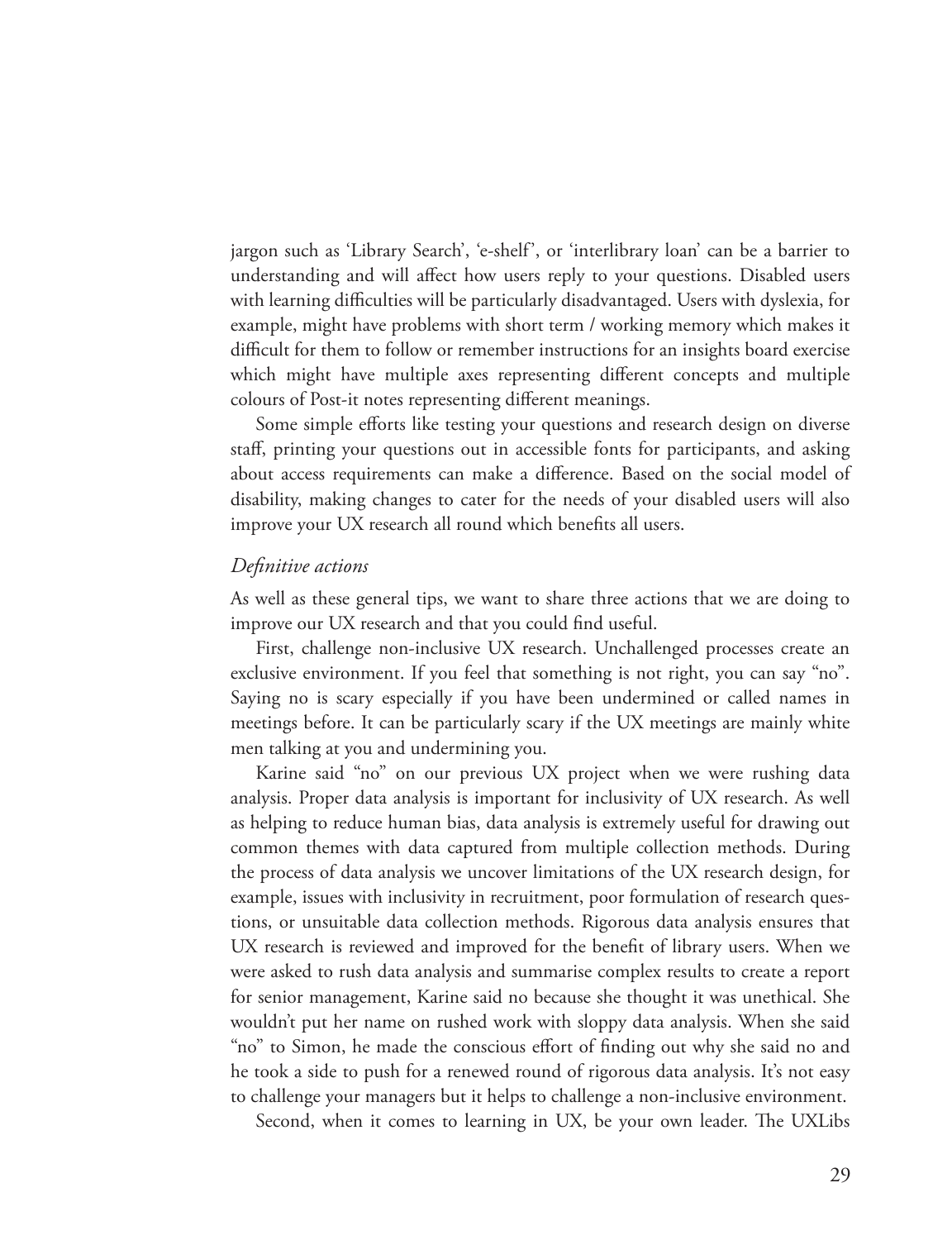conference is a great place to get inspired, learn more about UX methods, hear the experiences of UX practitioners, and share our practice with the UX community. What we get from UXLibs is valuable but also limited. We can't rely on it to build our entire knowledge of user experience research.

It is important to reinforce our knowledge and understanding of UX research independently, even within an organisation. Do not let someone else's interpretations or understanding define your approach to UX research. Questioning and challenging other people's interpretations helps with innovation and creates better UX. UX leaders need to encourage active learning in their teams and be open when being challenged.

As UX has increased in popularity in librarianship, organisations have tended to train up individuals as 'UX champions' or have recruited to specific UX-focused roles (Priestner, 2017). However this culture of UX champions places too much emphasis and dependency on specific individuals which risks overwork, creating single-points-of-failure, lack of knowledge-sharing, and, most importantly, lack of embedding of UX into the everyday practice of an organisation. All staff need to take responsibility for a focus on user experience and encourage this across our organisations particularly from senior management staff.

When we did our renewed round of data analysis using elements of grounded theory, we had three coders and it took a lot of time but we each took the responsibility to read Charmaz's work and discuss it together. Rather than rely on one individual to do the work and interpret the data from their single perspective, we each challenged each other's understanding of the data to stay as close as possible to 'the voice of the users' (Charmaz, 2014).

Third, a UX inclusivity framework. This spring, Karine completed the Calibre disability leadership programme that gave her the confidence to explore her own disability and provided her with important theoretical insights including some of those outlined in this paper. It also gave her a practical guide to deal with disabling barriers in the workplace. As part of her personal project from this programme, she will be developing an inclusion framework which will ensure our UX research recognises the various needs of all our users. The framework will provide step-bystep guidance for how to conduct UX research that is inclusive of the needs of disabled users in libraries. This will hopefully bring a positive change to the services we provide in the library.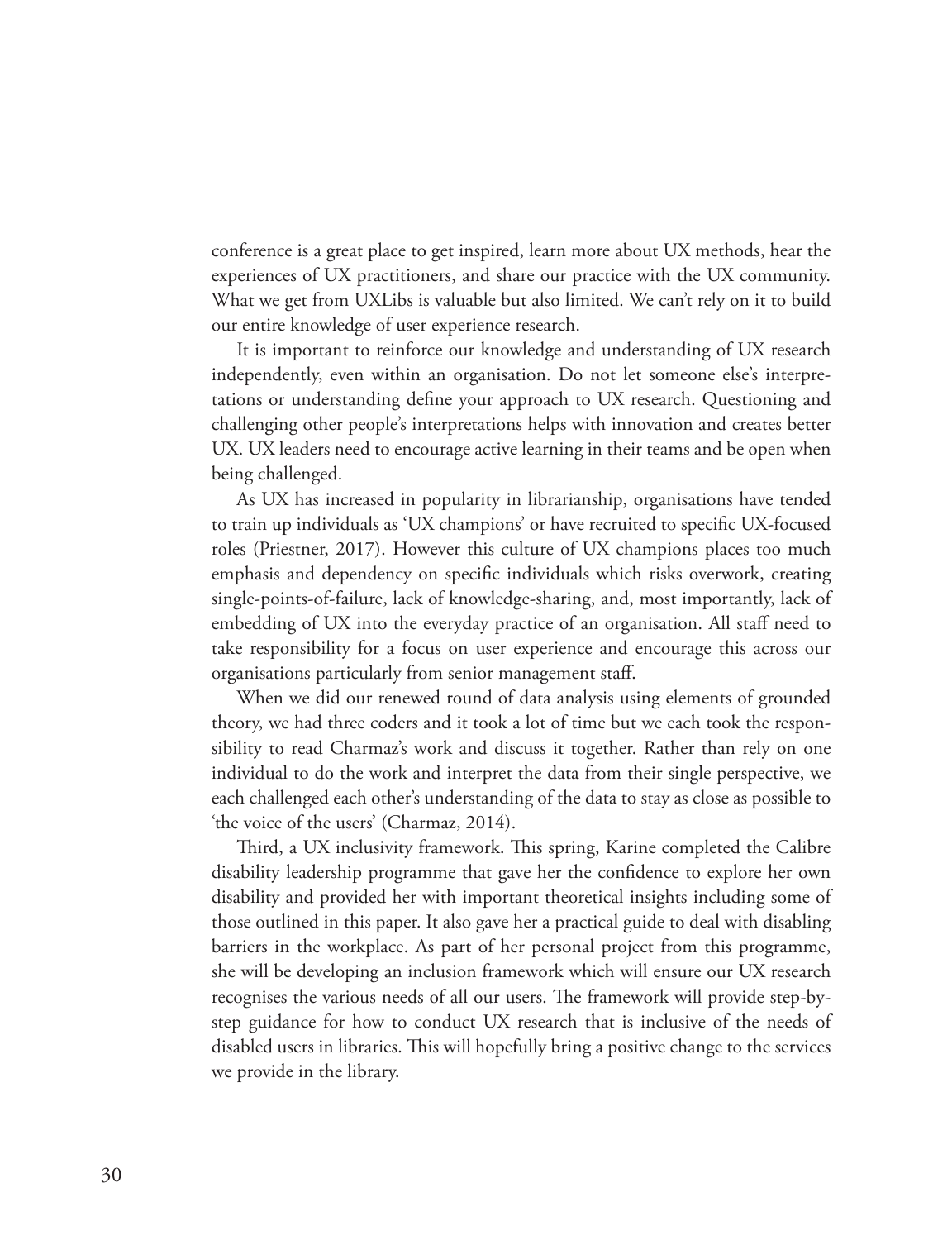## Diversity in UX community

Of course, diversity starts with the team doing the research. The staff working on UX need to have a good understanding and appreciation of diversity considerations or all of the practices we've outlined will just be lip service. It's not enough to employ diverse staff and ask for their input in meetings if their input is just going to undermined. Personally we used to stay silent when hearing bad ideas in meetings hoping the bad ideas would crash and burn before getting applied, but some bad ideas are resistant.

Managers and other workers need to keep their insecurities out of meetings, need to not undermine workers from marginalised groups, and give team members – especially marginalised team members – room to talk and contribute. We wish we had got to spend more time on focusing and reflecting on our UX practice instead of dealing with white men's insecurities.

Working with people from different backgrounds needs to be encouraged as more than just affirmative action in LIS. We also need to acknowledge people's differences and different backgrounds so that, for example, black workers in LIS are not forced to perform whiteness to fit in (Hathcock, 2015). This creates the space for different working styles, hearing and learning from a wider range of views. Ultimately diverse views from staff make for better decisions and better UX research.

Our UX research is also affected by the lack of diversity in the UX community and the wider LIS sector in general. The library systems domain in particular is already a very challenging place for marginalised groups and by ignoring those challenges for marginalised workers, we magnify those challenges and make marginalised groups invisible.

We love doing UX research but hate the inclusion challenges and the diversity gap. There simply aren't enough visible people of diverse backgrounds in library UX. As a woman of colour with a disability, Karine knows how hard it is to battle the diversity statistics all the way up to professional growth and positive change in an organisation. White people are good at inventing concepts to justify their racism and finding excuses not to be inclusive. We hear leaders and professional bodies like CILIP (2015) saying we don't have enough diversity or 'we have a diversity problem' and manufacturing data – mostly quantitative – to support them and illustrate the lack of diversity. But this is white people trying to justify the lack of diversity instead of taking concrete actions to include marginalised people in their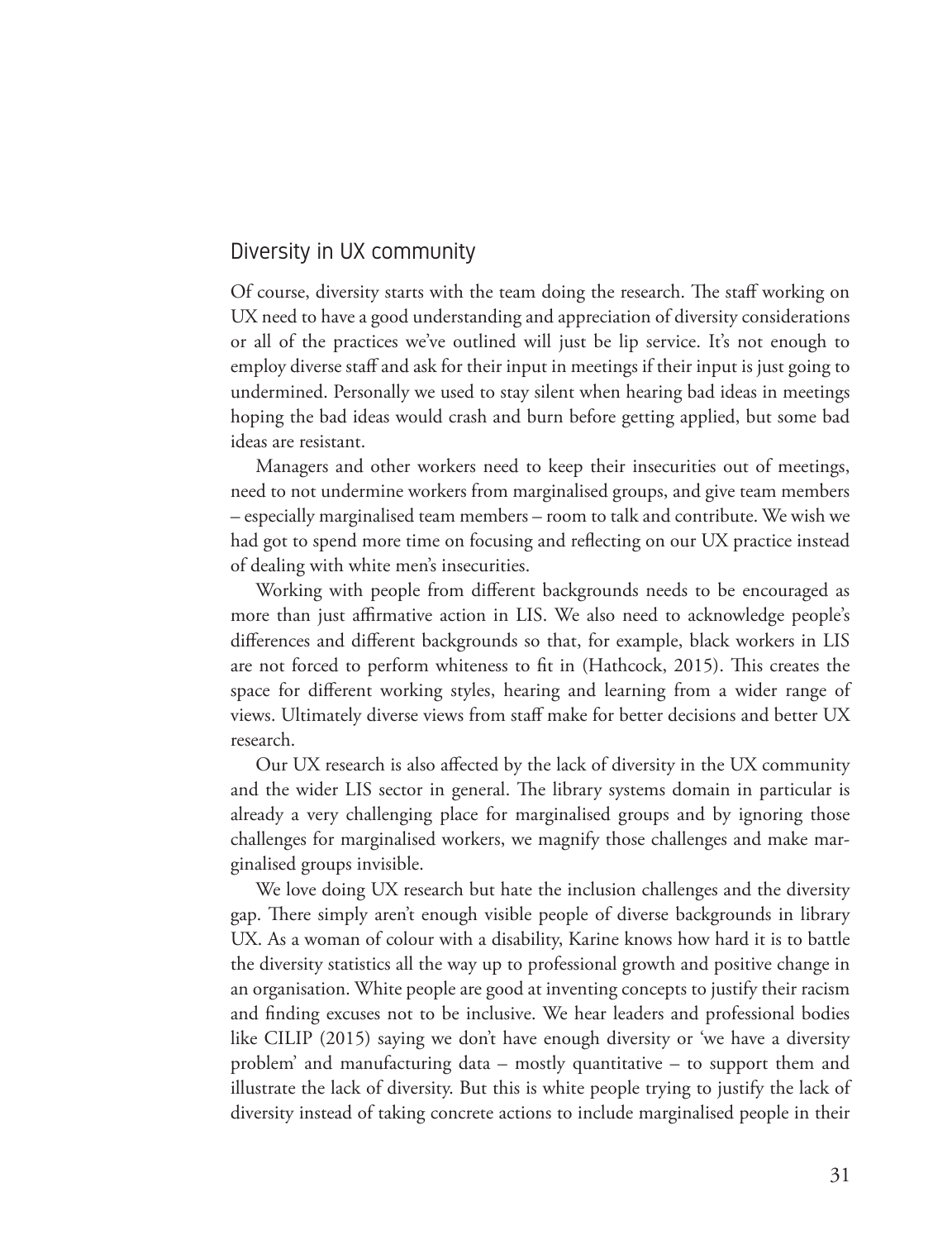practice. When white people talk about the lack of diversity, it makes marginalised workers feel invisible. Black workers, minority workers, and disabled workers are only invisible if you make them invisible.

### References

- Andrews, P., 2016. User Experience Beyond Ramps: The Invisible Problem and the Special Case. In A. Priestner and M. Borg, eds. *User experience in libraries: applying ethnography and human-centred design*. Abingdon: Routledge, pp. 108–20.
- Belger, J. and Chelin, J., 2013. The inclusive library: an investigation into provision for students with dyslexia within a sample group of academic libraries in England and Wales. *Library and information research*, 37(115), pp. 7–32.
- Charmaz, K., 2014. *Constructing grounded theory*. 2nd edition. London: Sage.
- CILIP, 2015. Landmark UK information workforce survey reveals ongoing gender pay gap. *CILIP: the library and information association* [online] 24 November. Available at: <https://www.cilip.org. uk/news/landmark-uk-information-workforce-survey-reveals-ongoing-gender-pay-gap>.
- critlib, 2017. about / join the discussion. *critlib.org* [online]. Available at: <http://critlib.org/about>.
- Ellis, C., Adams, T.E., and Bochner, A.P., 2010. Autoethnography: an overview. *Forum qualitative sozialforschun*g, 12(1), pp. 345–57.
- Fook, J., 2007. Reflective Practice and Critical Reflection. In J. Lishman, ed. *Handbook for practice learning in social work and social care, second edition: knowledge and theory*. Basingstoke: Palgrave, pp. 363–75.
- Hathcock, A., 2015. White Librarianship in Blackface: Diversity Initiatives in LIS. *In the library with the lead pipe* [online] 7 October. Available at: <http://www.inthelibrarywiththeleadpipe. org/2015/lis-diversity/>.
- King, M., Bergstrom, C., Correll, S., Jacquet, J. and West, J., 2016. Men set their own cites high: Gender and self-citation across fields and over time. *arXiv* [online] 30 June. Available at: <https:// arxiv.org/abs/1607.00376>.
- Priestner, A., 2017. *Approaching maturity: UX adoption in libraries* (presentation delivered at UXLibs3 conference in Glasgow on 6 June).
- Scope, 2017. What is the social model of disability? *Scope* [online]. Available at: <https://www.scope. org.uk/about-us/our-brand/social-model-of-disability>.
- Union of the Physically Impaired Against Segregation, 1975. *Fundamental Principles of Disability* (discussion held on 22 November) [pdf]. Available at: <http://disability-studies.leeds.ac.uk/files/ library/UPIAS-fundamental-principles.pdf>.
- Watters, A., 2012. Openwashing: n., having an appearance of open-source and open-licensing for